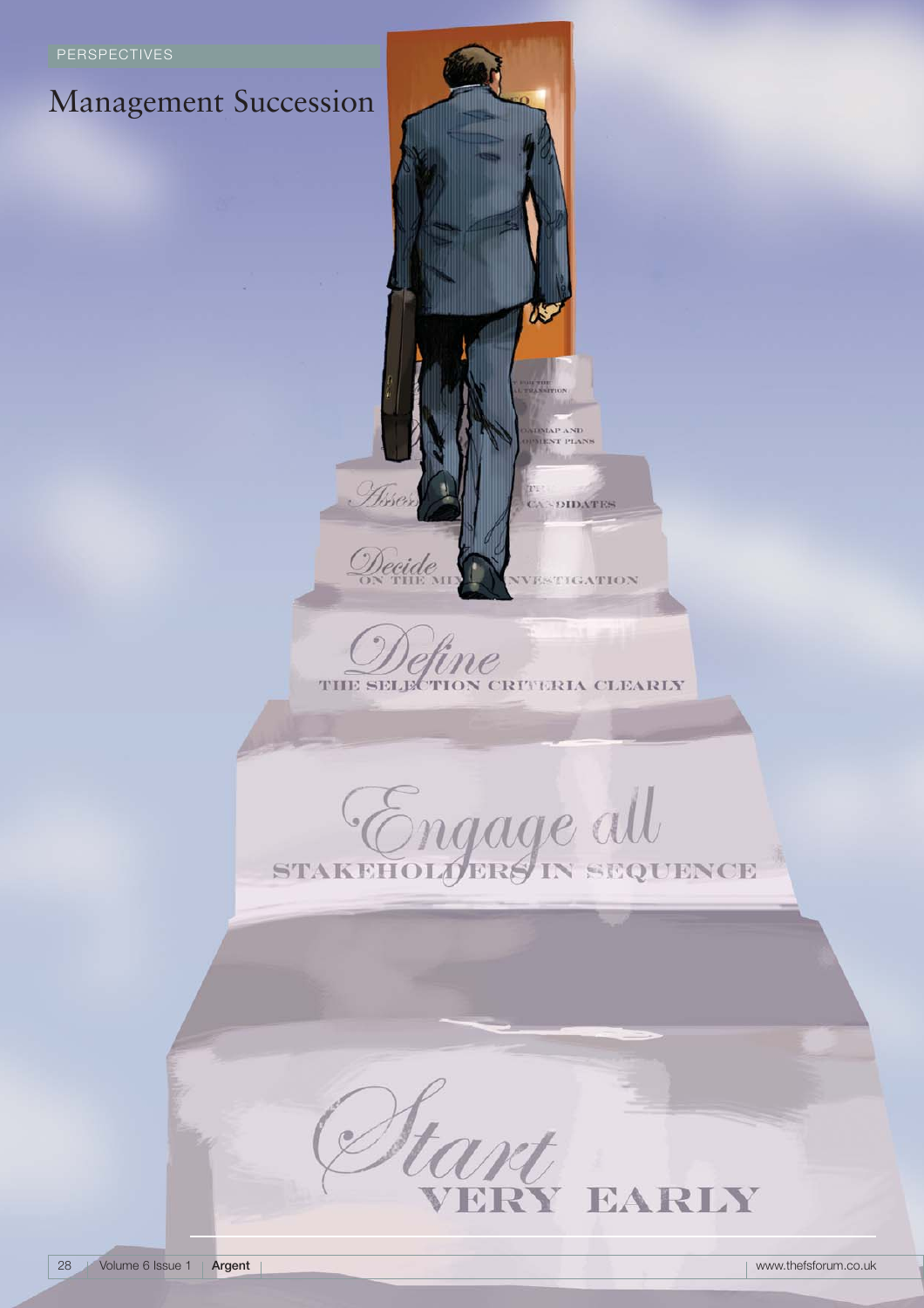# In search of excellence in CEO succession – the seven habits of highly effective boards

With chief executives' tours of duty becoming ever shorter, choosing the right person for the job is a crucial function of any Board. Max Landsberg looks at how to manage a successful appointment of a new CEO.

Selecting the new CEO is one of the Board's three most crucial tasks, matched only by a decision to merge or sell the company, or the selection of a new Chairman.

Merely announcing who your next CEO will be can move the market value of your company by 5% or more,<sup>1</sup> and research by Harvard Business School on the value of a great CEO suggests figures of around 15% of your company's market value.2 Furthermore, the share prices of companies with successions that are unplanned typically underperform their peers by more than 2%.<sup>3</sup>

Yet this 'bet the company' decision is still often tackled too late, with no recourse to a contingency plan, and without the benefit of enough data. As a recent client commented, "there was less data in the process than in a footnote of a monthly Board pack".

To help Boards address this important topic, this article sets out the seven steps required for addressing a specific foreseeable succession need, and concludes with briefer suggestions for longer-range planning.

## **Seven steps to address an identified succession need**

Our experience in working with clients on CEO succession suggests the crucial importance of each of the following steps:

- 1. Start very early
- 2. Engage all stakeholders in sequence
- 3. Define the selection criteria clearly
- 4. Explicitly decide on the mix of internal / external investigation
- 5. Assess the candidates thoroughly
- 6. Define the roadmap and development plans
- 7. Plan support for the eventual transition.

While these steps might appear simple, their effective execution requires careful consideration.

#### **1. Start very early**

Most companies that have achieved a successful transition to a new CEO started at least eighteen months before the transition date. This apparently lengthy period is needed to allow for the wide range of findings

Defining the role and criteria is crucial. It is by far the most powerful differentiator between successful and unsuccessful CEO selection decisions.

that may emerge on the journey to a final selection decision, and is further demanded by the shortening tenures of CEOs.

Even where there are internal candidates that appear viable, there are three major blocks of activity for which time must be allowed:

- Defining the selection criteria, and assessing the internal candidates. This can take from one to three months, depending on the number of candidates and the range of information to be obtained on them.
- In addition, potentially, needing to see one or more of the preferred candidates in action in an expanded role. For example, if the preferred internal candidate is currently the CFO and has strong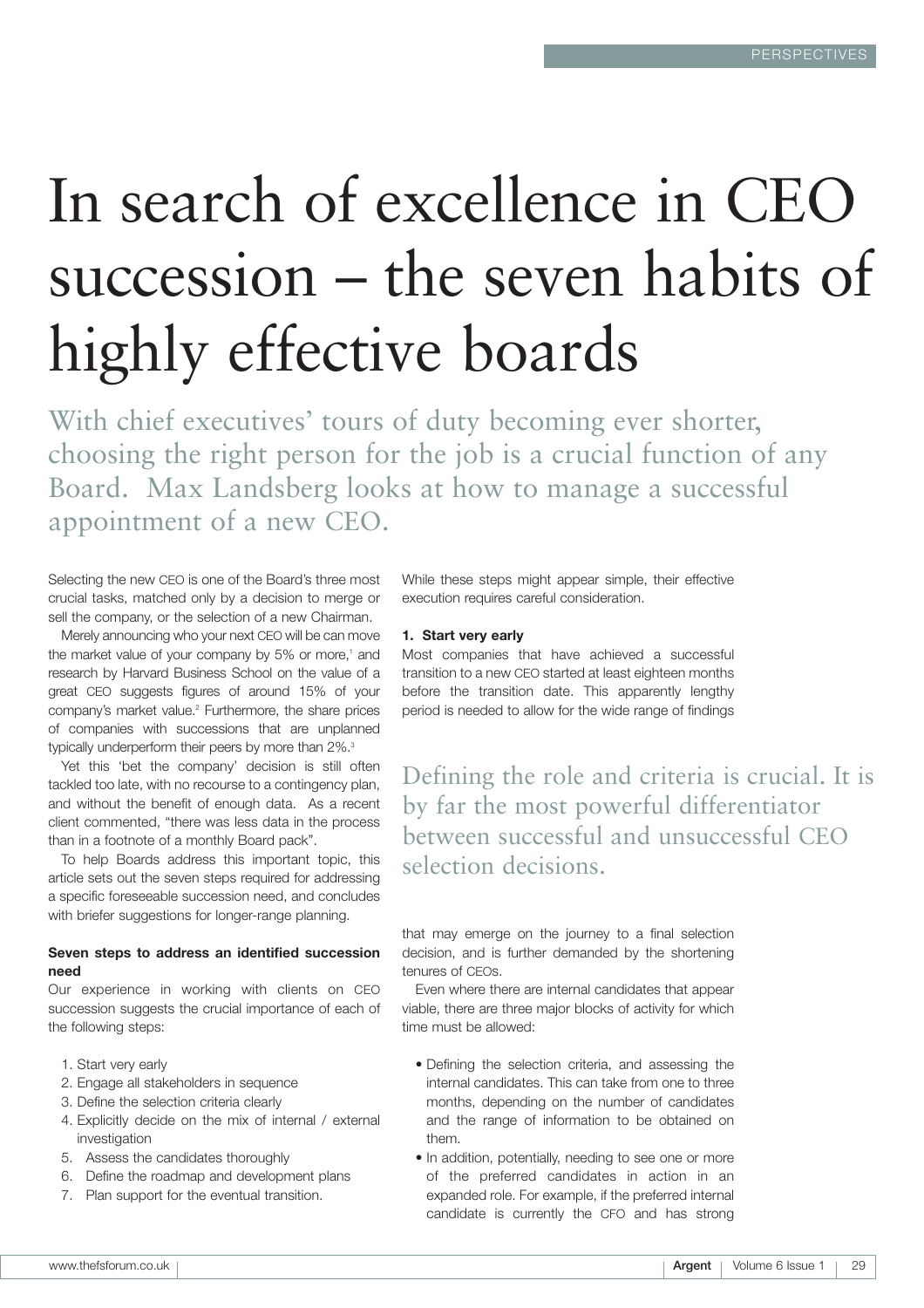strategic and intellectual skills but less proven skills in managing executives who have profit-and-loss responsibility, the Board (and the candidate) may wish to expand or change his or her role to develop and test these additional abilities.

As another example, the role of COO sometimes provides an appropriate opportunity to develop and appraise broader skills?. Overall, this step may add six to twelve months to the succession period, and the need for this is often not predictable prior to completion of the detailed assessment of the internal candidates.

• Even after these two steps, an external search may still be needed. This need may arise if the assessment of the internal candidates ultimately yields unsatisfactory results – or if the preferred candidate leaves the company unexpectedly. It may take six to nine months (or more) to find and engage a CEO from outside the business, particularly once a notice period is taken into account.

Time for an effective transition also needs to be built in. Prudent planning therefore allows a minimum of eighteen months prior to the intended succession.

#### **2. Engage all stakeholders in sequence**

A wide range of stakeholders have significant interests in the selection decision. These include, in approximate order of required engagement:

- The Board seeking confidence in a successful CEO appointment and transition, less apprehension and mystery about the succession process, clarity about retention risks of the senior team, and more confidence in the robustness of the leadership pipeline.
- The Outgoing CEO looking to assure his or her own legacy by pinpointing and testing the specific skills, competencies and experience that will enable the future leader to take the company to the next stage successfully.
- Members of the Top Management Team individually, requiring reassurance that their own candidatures will be considered fairly, and collectively, hoping the Board selects the right person for the job in line with corporate aspirations and strategy. Especially if they are unsuccessful, they may expect that the Board's scrutiny of them will yield some sort of increased role or greater opportunity to develop.
- Shareholders seeking assurance that the Board is rigorously managing this most critical company event and has oversight of the company's overall talent management process.

• The Incoming CEO – aiming to use the selection process to understand the Board's perspective of the company's challenges, opportunities, and challenges.

Effective preparation therefore includes an explicit communications plan that addresses each of these constituencies in turn?.

Crucially, the first of these stakeholders, the Board, must decide on the respective roles in the selection process of the Chairman, Board as a whole, Nominations Committee and the current CEO. Preferred practice sees the Board or subcommittee jointly drive this process with the CEO (48%), followed by the Board alone (32%), the Nominations Committee alone (14%), or the CEO alone  $(3\%)^6$ .

#### **3. Define the criteria clearly**

The next step is to define the selection criteria – driven by the company's strategy, and linked to a formal description of the CEO's role. The Board will need to recognise that there may be good reasons for these criteria and role descriptions to differ in some way from those relating to the role of the incumbent CEO. It is important that the Board avoids the trap of, "Bob was great – we need another Bob", and the Nominations Committee will typically have prime responsibility for this in partnership with the current CEO.

Research suggests this step of defining the role and criteria is crucial. It is by far the most powerful differentiator between successful and unsuccessful CEO selection decisions, and rated as the most important factor by directors involved in successions that were later deemed successful? Since there are many characteristics that would be 'nice to have' in any CEO (see text box – The ten personas of the CEO), crucial questions of focus typically arise such as, which criteria are the most important, given the company's strategy and foreseeable challenges over the next five years? Which criteria can we trade-off against others? What is the relative importance of knowledge, experience, skills? How far are we willing to trade-off cultural fit versus seasoned expertise?

In this context, the profiles of the existing members of the top team need to be factored in. Issues include the individual's strengths that could support a new CFO in specific areas, likely need for individual succession, and the aggregate need for the new CEO to forge a disparate team versus taking an already high performing team to new heights.

In working on this aspect of succession with our clients we typically start with our thoroughly researched and validated framework for leadership competencies, and work with the Board to home in on the five to six factors that will constitute the 'acid tests'.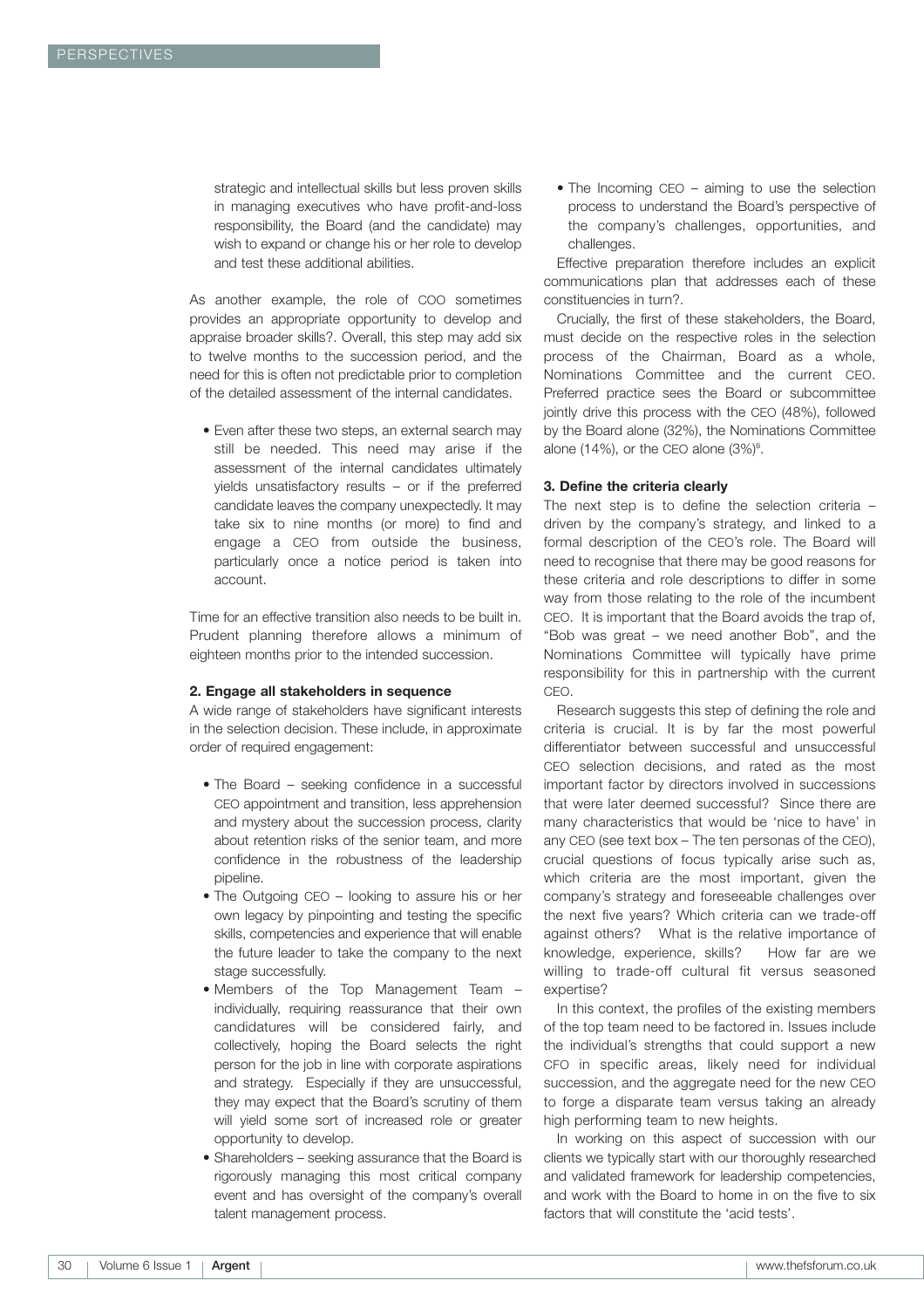## **The Ten Personas of the CEO**

- 1. Grand Master of the Corporate Strategy
- 2. Chief Architect of the Corporate Structure
- 3. Vocal Exponent of the Corporate Values
- 4. Rigorous Shaper of the Talent Portfolio
- 5. Inspiring Forger of Exemplary Top Teamwork
- 6. Brahma-Creator; Vishnu-Maintainer; Shiva-Destroyer
- 7. Scrutineer of Quality Customer Service
- 8. Executive Settler of Disputes and Resolver of Dilemmas
- 9. Umbilical Cord to Chairman and Board
- 10. Fluent Spokesperson to the World

# **4. Explicitly decide on the mix of internal/external investigation**

Although approximately 70% of CEOs are selected from inside the company, and 30% from outside, our experience suggests that even when a Board expects to select an internal candidate it will want at least some form of mapping or comparison against the external alternatives. And even when the Board starts with a strong presumption that the company has a strong internal candidate, an external candidate is ultimately selected in as many as 50% of cases.

The Board should therefore develop an explicit hypothesis on the mix of internally, versus externally focused work required, since this will inform important decisions such as:

- Which internal candidates to invite to participate into the process
- How to phase communications to the top management team
- How to position the assessment of the internal candidates – e.g. as purely for selection, or as a genuine mix of selection and personal development
- Whether the internal assessment should be undertaken by an executive search firm to effect a bridge into comparison with the external talent pool

• In how much detail to map out the external pools of talent, and which ones to consider

The decision on where the appropriate balance lies is typically a function of three considerations - the availability of viable internal candidates, the degree of change in the company's market, and the company's needs for turnaround versus rapid organic growth, etc.<sup>9</sup>

For example, if the company is performing well in an industry that is stable and there appears to be a single internal candidate, then the Board may favour what researchers have called a 'relay handover to heir apparent',<sup>10</sup> and less work would be focused externally. On the other hand, the Board may be less sure that an internal candidate will prove able to meet the challenges of the future strategy, in which case earlier effort would need to be put into at least a confidential scan of the external alternatives.

In all cases, however, consideration of both internal and external talent is required. Crucially, the Board must also establish the 'departure risk' for each internal candidate, identifying both the circumstances which might cause the executive to leave the company if not selected as CEO – and more importantly the motivating factors that the Board can appeal to in encouraging the executive to stay.

#### **5. Assess the candidates thoroughly**

Recent research by Nohria and colleagues at Harvard Business School illustrates the huge impact of correctly identifying whether the CEO candidate fits the company's leadership needs.

In their sample, CEOs with a good fit generated abnormal positive returns to shareholders of 14.0% per annum over the first three years of their tenure. A poor fit resulted in negative returns in excess of 30%.<sup>11</sup> Boards sometimes rely exclusively on either in-house assessments, or ones conducted by external third parties – yet the best results come using the two approaches in combination.

At the heart of the assessment should lie a rigorous appraisal of the candidate's track record and abilities, against the agreed criteria. This is best accomplished through interviews that probe systematically how the candidate tackled specific challenges in the past (socalled behavioural event interviewing). A search firm that specialises in leadership assessment can be especially useful in benchmarking each candidate against the realistic alternative talent pool.

This information is then combined with that from other sources such as 360º feedback, internal reference taking, and potentially with external references from clients or customers, suppliers, and regulators. Given the challenges of corporate leadership, and the risks of derailment through emotional factors,<sup>12</sup> it is also valuable to gain psychometric insights and may be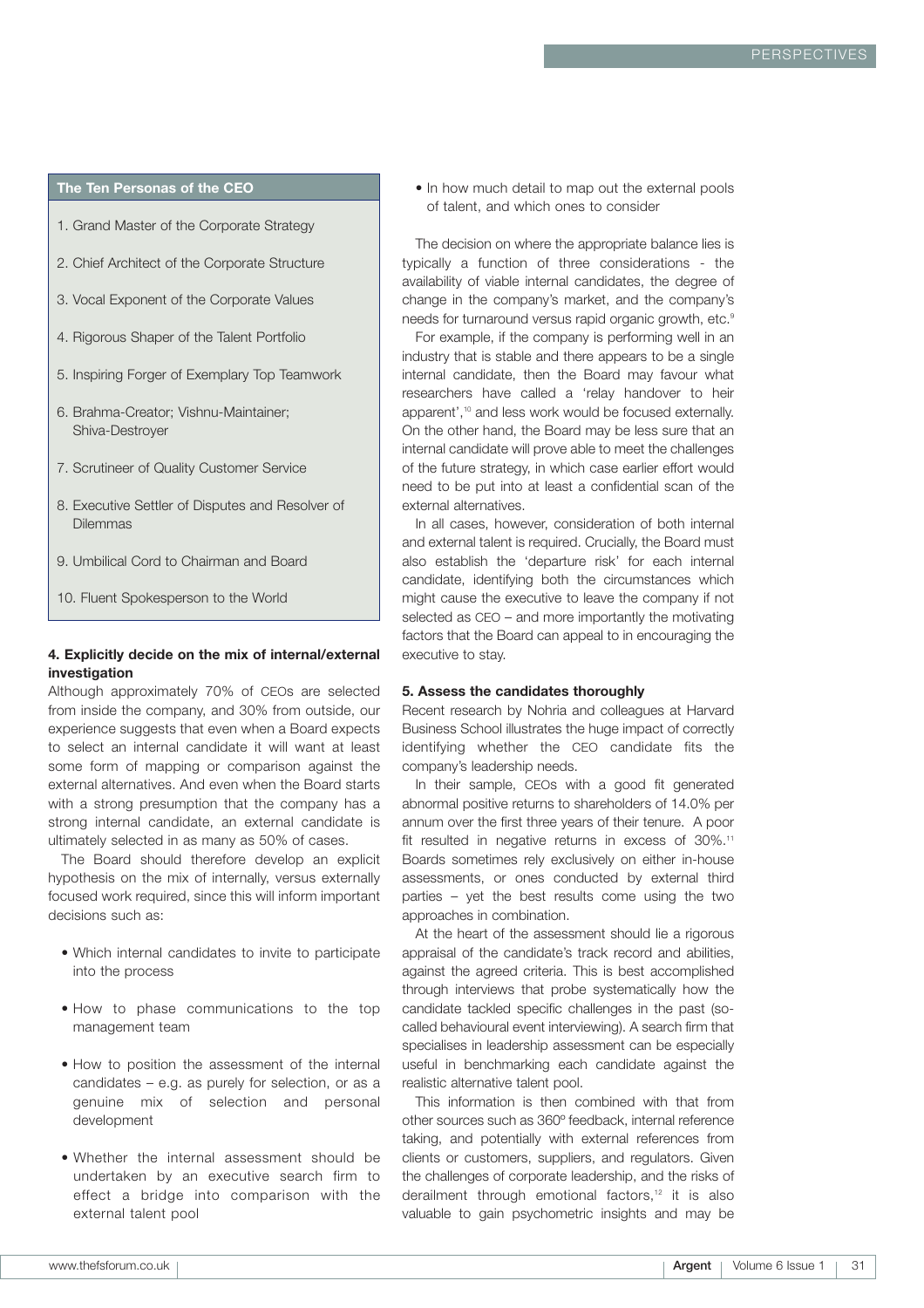MAP AND

rage a

**SOIDATES** 

appropriate to engage an industrial psychologist to assess more deeply factors such as motivation and resilience.

Finally, the candidates need to be assessed against the quality and clarity of their manifestos. There are several ways to do this, but the best route is often a presentation by the candidates to a selected panel of Board members on proposals for the company's strategy and culture.

To make an informed decision about next steps, the Board needs to complement the assessments of internal candidates with findings in two further areas:

- External candidates. As mentioned above, the Board typically will have commissioned an external scan for relevant external CEO talent, without yet having launched a full search. It will thus need to consider the desk research on external alternative candidates.
- Potential successors to internal candidates. The Board will typically want to know the knock on effects of selecting any internal candidate, in terms of the availability of executives to move up to the vacated role. In practice, this means having access to assessment data for several levels below the CEO.

# **6. Define the roadmap and development plans**

Armed with this information on candidates, the Board will take stock and is usually faced with one of three scenarios:

- A qualified internal candidate exists. In this case the Board needs to plan the timing of the official
- decision and announcements, steps to retain the positive engagement of unsuccessful candidates, and the steps mentioned below under 'Plan support for the eventual transition'.
	- Alternatively, there are one or more possible internal candidates, subject to confirmation of a specific skill area. In this more complex case the Board needs to define the relevant developmental and assessment steps for seeing the relevant candidates in action in a revised role.
- Or, the internal candidates do not meet the selection criteria. In this case an external search will clearly be required.

As the Board makes progress along one of these paths over subsequent weeks, it is important that related processes are linked in seamlessly – for example, having the Remuneration Committee stay alert to the possible need to fine-tune the compensation package for the intended CEO.

#### **7. Plan support for the eventual transition**

At some point the Board will have selected and hired the new CEO but the succession process still has one

further step – ensuring effective integration of the new CEO into the role.

Although statistical evidence is hard to come by, our observations suggest that the high turnover of CEOs in recent years owes as much to the challenges of their transition and integration into role as it does to any shortcomings in the process of selection.

The transition to the CEO role can be just as demanding for an internal candidate as for an external one – and indeed an externally-sourced CEO will usually have the advantage of having played the role before, whereas an internal one may not.

Transitional support needs to reflect the new CEO's agenda, which is likely to include:

- Building relationships 'upwards and outwards' with the Board, with the financial markets and possibly with regulators and key clients
- Setting and energising the agenda for corporate strategy and cultural change, and deciding what linkages are needed to divisional or business unit strategies
- Building the top executive team, and more broadly establishing governance mechanisms and performance indicators, and a view of the company's top talent
- Re-tuning his or her personal effectiveness including prioritisation and delegation, and targets for quick wins

In the sometimes lonely role of CEO, the newcomer typically needs substantive support from a mentor within the company and/or an external coach, as he or she embarks on the intellectual and social journey of integration.

## **Longer-term action to support CEO succession**

Over the longer term, the Board can be fully prepared for decisions relating to CEO succession only if it has a regular and thorough approach to reviewing the talent pipeline at senior levels within the company, and taking steps to foster development where needed. In brief, this requires:

1. Clear responsibilities. The CEO has explicit responsibility for identifying future successors to the CEO role and is expected to report on this at least annually and the Nominations Committee has explicit responsibility to ensure the Board remains informed about the talent pipeline more generally.

2. Talent reviews by Board. The Board reviews the senior executive group, person by person, at least once a year using inputs from line management, from HR and potentially from selective special reviews of executives.